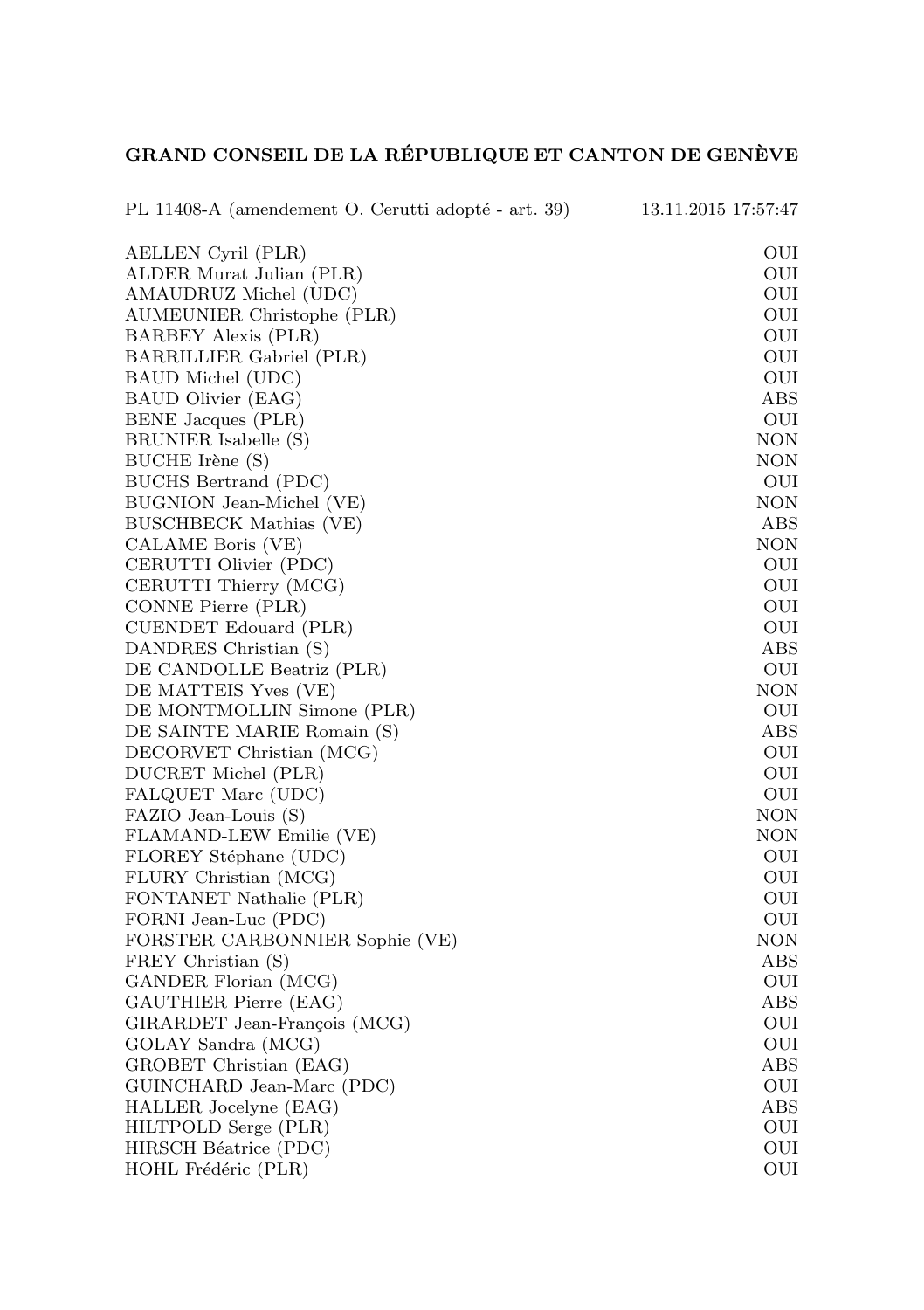| IVANOV Christo (UDC)                                | OUI        |
|-----------------------------------------------------|------------|
| JEANNERET Claude (MCG)                              | OUI        |
| KLOPFENSTEIN BROGGINI Delphine (VE)                 | NON        |
| KLOPMANN Sarah (VE)                                 | NON        |
| LANCE François (PDC)                                | OUI        |
| LATHION Jean-Charles (PDC)                          | OUI        |
| LEFORT François (VE)                                | <b>NON</b> |
| LEYVRAZ Eric (UDC)                                  | OUI        |
| LUSSI Patrick (UDC)                                 | OUI        |
| MAENDLY Norbert (UDC)                               | OUI        |
| MAGNIN Danièle (MCG)                                | OUI        |
| MARTI Caroline (S)                                  | NON        |
| MEDEIROS Carlos (MCG)                               | OUI        |
| MEISSNER Christina (UDC)                            | OUI        |
| METTAN Guy (PDC)                                    | OUI        |
| MIZRAHI Cyril (S)                                   | NON        |
| MONTANT Bénédicte (PLR)                             | OUI        |
| MOYARD Salima (S)                                   | NON        |
| ORSINI Magali (EAG)                                 | ABS        |
| PAGANI Rémy (EAG)                                   | ABS        |
| PERLER Frédérique (VE)                              | NON        |
| PFEFFER André (UDC)                                 | OUI        |
| PISTIS Sandro (MCG)                                 | OUI        |
| PYTHON André (MCG)                                  | OUI        |
| RAPPAZ Henry (MCG)                                  | OUI        |
| RIEDWEG Bernhard (UDC)                              | OUI        |
| ROMAIN Jean (PLR)                                   | OUI        |
| ROSET Martine (PDC)                                 | OUI        |
| SANCHEZ Jean (MCG)                                  | OUI        |
| SAUDAN Patrick (PLR)                                | OUI        |
| SCHNEIDER HAUSSER Lydia (S)                         | <b>NON</b> |
| SELLEGER Charles (PLR)                              | OUI        |
| SOBANEK Marion (S)                                  | ABS        |
| SORMANNI Daniel (MCG)                               | OUI        |
| SPUHLER Pascal (MCG)                                | OUI        |
| STAUFFER Eric (MCG)                                 | OUI        |
| VALIQUER GRECUCCIO Nicole (S)<br>VANEK Pierre (EAG) | NON<br>ABS |
| VELASCO Alberto (S)                                 | ABS        |
| VOUMARD Jean-Marie (MCG)                            | OUI        |
| VUILLOD Georges (PLR)                               | OUI        |
| WENGER Salika (EAG)                                 | ABS        |
| WENGER Thomas (S)                                   | ABS        |
| WICKY Raymond (PLR)                                 | OUI        |
| ZACHARIAS Ronald (MCG)                              | OUI        |
| ZAUGG Christian (EAG)                               | NON        |
| ZWEIFEL Yvan (PLR)                                  | OUI        |
|                                                     |            |